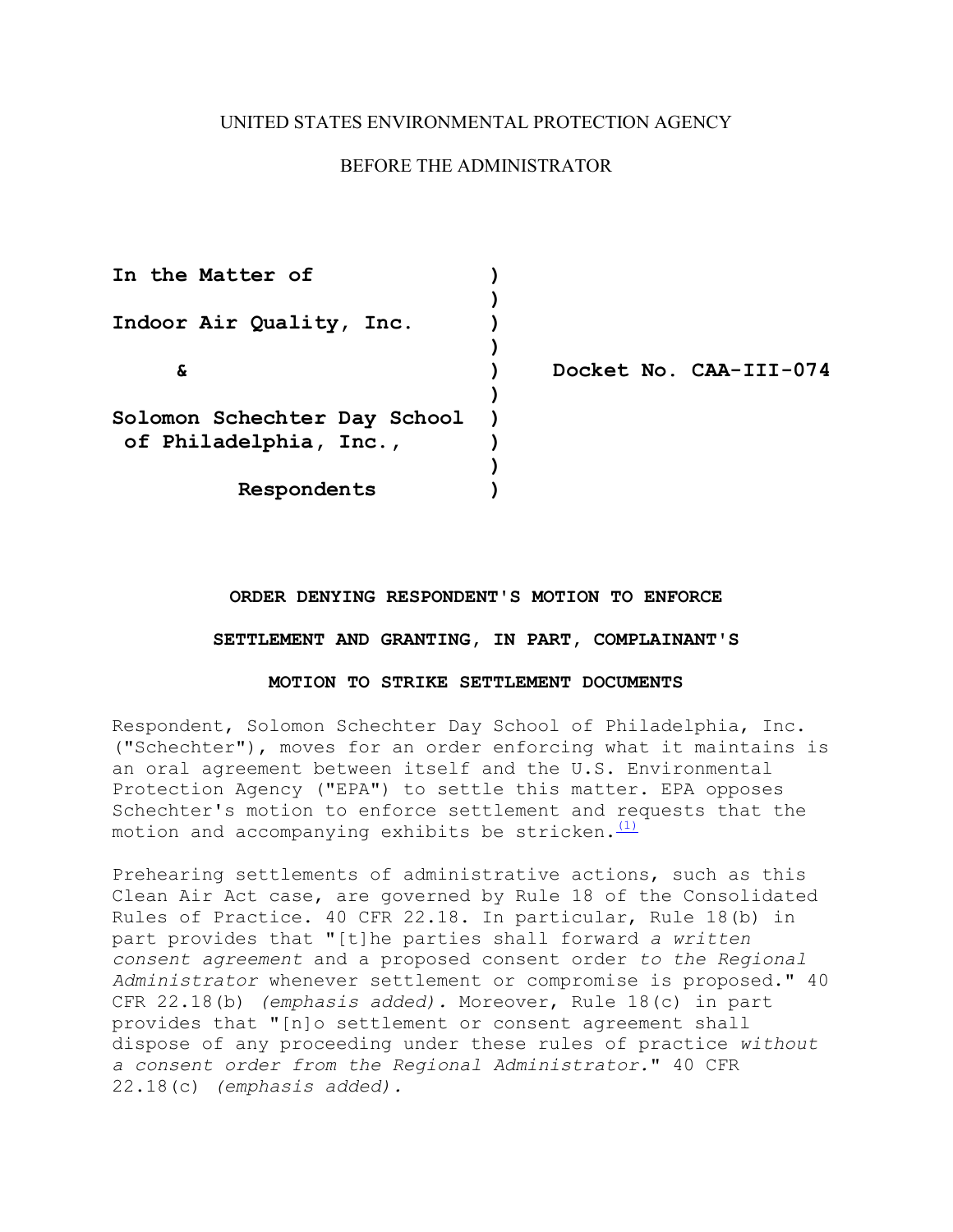The intended meaning of Rules 18(b) and 18(c) is clear. First, these procedural rules provide that the settlement be reduced to writing. Second, and more importantly, the rules provide that only the Regional Administrator can formally settle a case on behalf of EPA and thereby finally dispose of the matter. In other words, EPA counsel is without authority to bind the Agency to settle a particular case. The Consolidated Rules of Practice make clear that only the Regional Administrator can bind the Agency by way of settlement.

Moreover, aside from this Rule 18 analysis, even were it assumed that respondent introduced, or could introduce, convincing evidence of an oral settlement agreement, it would still fall short of binding EPA to settle this matter. In that regard, the United States generally is not bound by agreements of its agents who are acting beyond the scope of their authority. *See Empire-Detroit Steel v. OSHRC,* 579 F2d 378, 383 (6th Cir. 1978); *see also, Wyoming Technical Institute*, RCRA (3008) VIII-95-10 (July 29, 1997), citing *Empire-Detroit Steel* for same proposition and reaching similar result as this case. Here, Rule 18 of the Consolidated Rules of Practice limits the scope of an EPA attorney in settlement negotiations. According to Rule 18, an EPA attorney does not have the authority to bind the Agency by way of settlement.

Finally, insofar as EPA's motion to strike is concerned, the Consolidated Rules of Practice again offer substantial guidance. In that regard, Rule 22 provides for the exclusion of evidence "relating to settlement which would be excluded in the federal courts under

to strike is denied as to these two attachments.  $(2)$ Rule 408 of the Federal Rules of Evidence." 40 CFR 22.22. Accordingly, inasmuch as Attachments A, B (*i.e.,* the cover letter bearing the date June 27, 1997), D, and E to respondent's motion specifically relate to settlement negotiations between EPA and Schechter, EPA's motion to strike these attachments is granted. However, because Attachments B (*i.e.,* with the exception of the cover letter) and C do not specifically identify the settlement positions of the parties, EPA's motion

Accordingly, for the foregoing reasons, Schechter's motion to enforce settlement is *denied*, and EPA's motion to strike is *granted* as to Attachments A, B (the cover letter only), D and E, and in all other respects is *denied*.

Carl C. Charneski